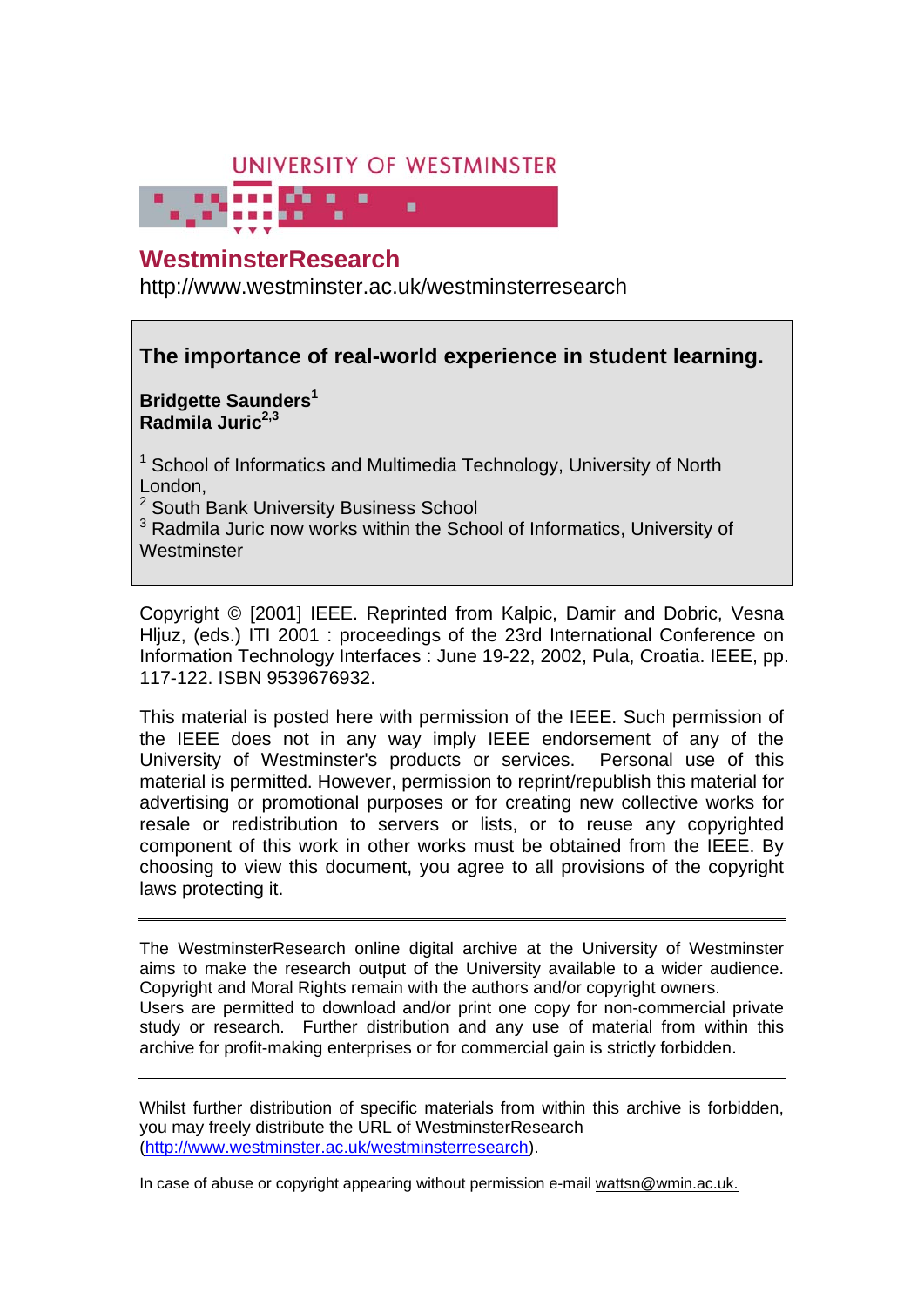# **The Importance of Real-World Experience in Student Learning**

**Bridget Saunders'** and **Radmila Juric2** 

'School of Informatics and Multimedia Technology, University of North London, 120- 166 Holloway Road, London N7 **8DB**  Tel: 020 7973 4883, Fax: 020 7793 7009, E-mail [b.saunders@unl.ac.uk](mailto:b.saunders@unl.ac.uk) 'Business School, South Bank University, 103 Borough Road, London SE1 **OAA**  Tel: 020 7815 7888, Fax: 020 7815 7793, E-mail [juricr@sbu.ac.uk](mailto:juricr@sbu.ac.uk) 

#### *Abstract*

*A core module for the computer science and computing degree courses at the University of North London provided a vehicle for developing an innovative approach in teaching and learning. It served as a means of bridging the gap between real-world Business Information Systems (BIS) development practice and that which is normally simulated in academia. We also show how students can be encouraged to be proactive in creating their own real-world learning experience within an academic environment.* 

Keywords: computing degree courses, **BIS,** assessment, student learning

#### 1. **Introduction**

**A** pressing issue facing lecturers teaching in Higher Education today is bridging the gap between real world relevance and the academic vision (Saunders & Georgiadou 1999a, 1999b).

- *Students* need to be equipped to make an important and specific contribution to the workplace in order to be usefully employable when finishing their studies. Certainly, for some students their career aspirations are clear. However, for many, there is an obvious lack of confidence and no real belief that they will actually gain a foothold in the labour market, let alone any clear focus on the acquisition of a particular skills and knowledge set related to employability. Margaret Noble (Fry et a1 1999) points out that "there is evidence to suggest that many students remain unaware of the development of employability skills and that "if, as a first step, students could identify them and where they acquired them, this would be significant progress in developing employability".
- *Educationalists* are also committed to developing the students' intellectual powers of reasoning and creative thinking associated with the latest developments in a particular discipline. We want, if possible, to engender an interest in research whilst, encouraging students to develop a clear career focus.
- *The UK Government* commissioned the Dearing Report on Higher Education published in 1997, which advocated "modernisation".

"Modernisation in relation to higher education means widening access to teaching and learning, particularly for young people from disadvantaged backgrounds, raising standards of research and teaching in order to compete in a global market, becoming more responsive to the needs of employers and the economy, exploiting new technologies and research" (Hodgson & Spours 1999).

The UK universities have responded positively to the Government requirement to "widen access" despite the global market exerting hitherto unknown pressures on individual institutions. The student base has now broadened in terms of ability upon entry and academics are now

23'd Int. Conf. *information Technology Interfaces /TI 2007,* June 19-22, 2001, Pula, Croatia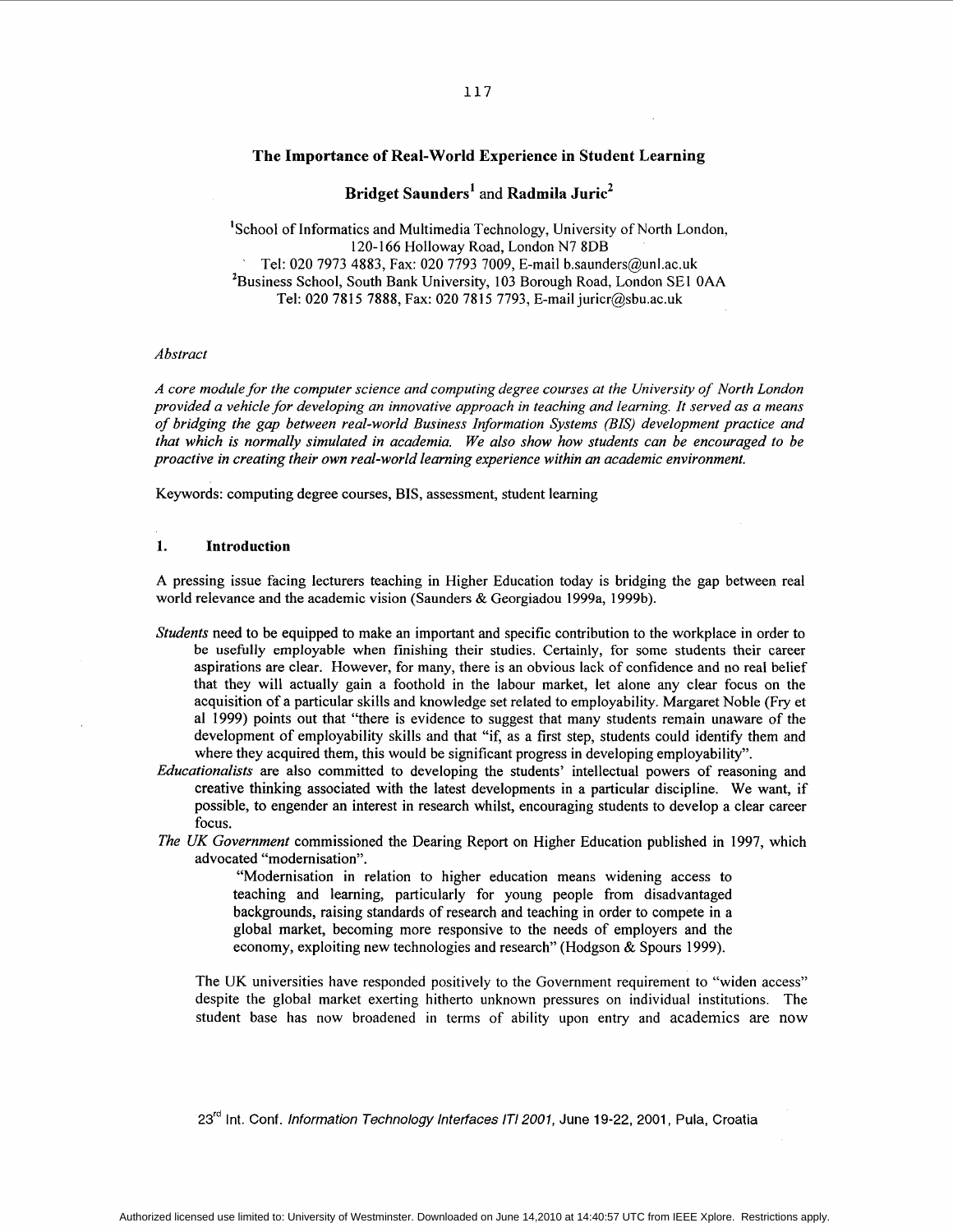confronting the challenge of many students needing additional support in both communications and numeracy in order to achieve the academic standards required..

Employers ' needs are not being met and it is up to individual academics to introduce into their modules those elements relating to current employer expectations, appropriate new technologies and to identify potential research opportunities that exist within their disciplines.

This paper is a response to the issues associated with the gap that exists in various ways amongst all the parties above. Our response is to bring real-world experience into the academic arena through an innovative approach to teaching and assessment. Section 2 describes the teaching module in question with its conventional textbook learning approach. Section 3 bridges the gap mentioned earlier through prescribed assessment process and assessment instrument. Section **4** covers the total experience from both lecturer and student perspectives. We conclude in Section *5* by itemising all the lessons that we have learned.

# 2. **Module Background**

IM201 Systems Analysis and Design is a core module for the Computer Science and Computing Degree courses and an Option for the Joint Degrees shared with Business Information Systems or Multimedia at the School of Informatics and Multimedia Technology (SIMT) at the University of North London It belongs to the discipline of Business Information Systems (BIS) rather than Computer Science. It is, in fact, *multi-disciplinary,* and as the complexity and importance of BIS has grown, so the business community has recognised the need to adopt a more expansive development philosophy in order to compete successfully. Thus, this module is of particular interest to students wanting a career in business consultancy or systems analysis.

# **2.1 Present Teaching Method**

It has regularly attracted around *250* students including those resitting. The student to tutor ratio is normally 24:l resulting in about 10 tutors in all. In July 2000, the module was running efficiently by employing the web technology in a most effective and innovative way. There was a general commitment within SIMT's culture to "think smarter", utilising web technology to compensate for quite a serious shortage of staff and the very large number of students. Students used external websites to develop their coursework that could be viewed by the module convenor at any time. Coursework was also submitted electronically thus providing greater flexibility for students time management but, unfortunately, limiting the interaction with the module convenor.

The web technology was being used for communicating with students via both a module website and the convenor's website. The students had made **a** definite cultural shift to looking at the web for guidance with obvious benefits for those unable to attend the university. The, then, module convenor had a routine of placing his lecture notes on the website **as** he gave his lecture. All students therefore, had access to the breadth and depth of topics included in the module.

In July 2000, assessment consisted of three elements, all aggregated with various weightings to represent one coursework and one final mark. The first two elements consisted of a choice of textbook based case studies, worked in groups of four and delivered in two parts. Part 1 (weighted *20%)* consisted of an online submission of some initial BIS modelling to provide a milestone for student feedback. Part 2 (weighted 45%) represented the final project submitted in hard copy. The third element consisted of an on-line multi-choice test, which had caused some understandable technical problems with such a huge number of students all accessing the system at the same time.

**23rd** Int. **Conf.** information *Technology lnterfaces /TI 2007,* June 19-22, 2001, Pula, Croatia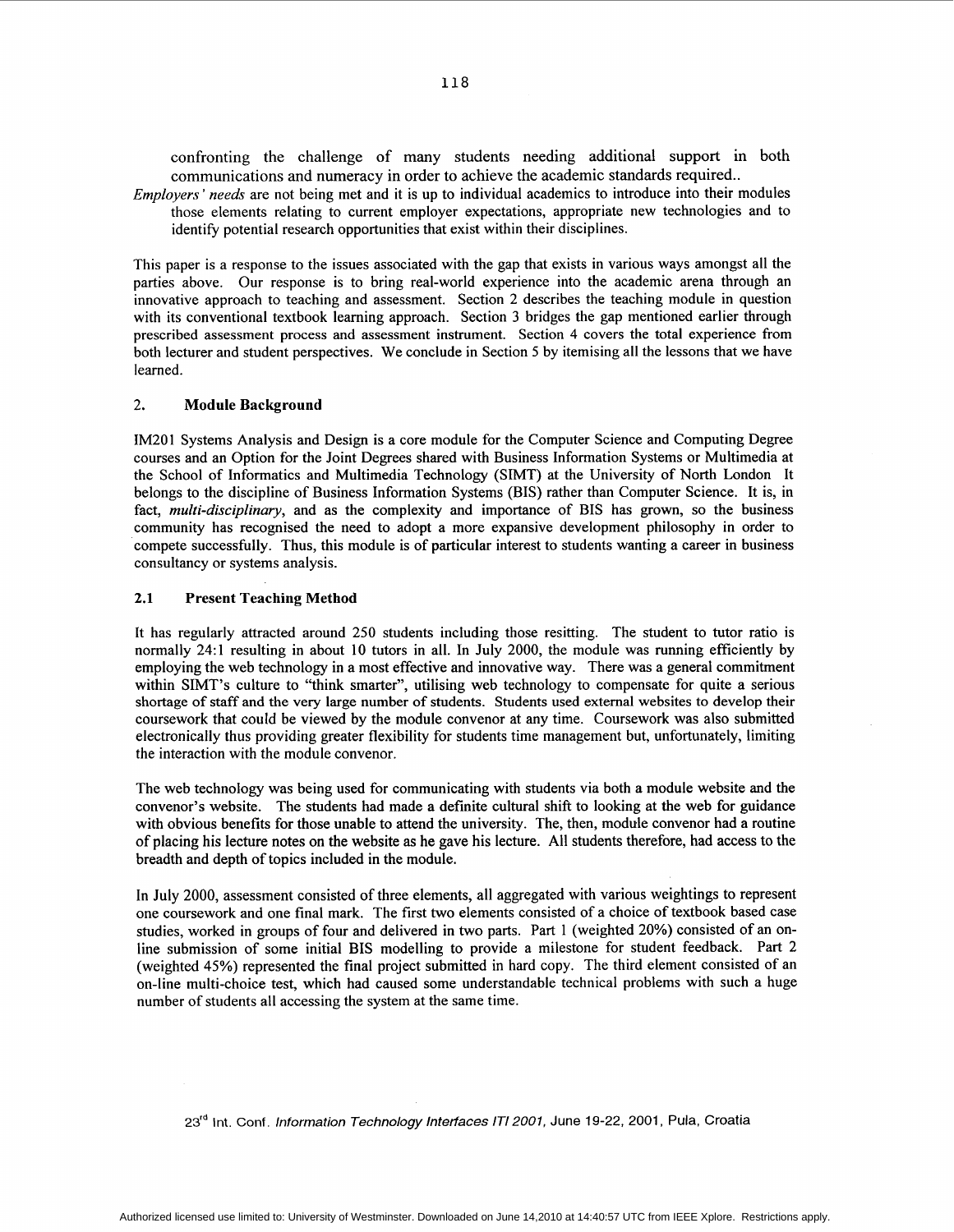## **3. Bridging the Learning Gap**

The author inherited the module from September 2000. Although fully appreciating the effective way in which web technology had been employed on this module,

- i) it did not address students' lack of confidence;
- ii) it did not address the relevance of their learning experience to their employability and further
- iii) it had the potential to "distance" despite its immediacy in terms of response. In fact, the skills that the students need to acquire are dependent on continual guidance, encouragement and feedback;
- iv) it lacked the potential for tutor involvement in the student learning process

The module syllabus was based on the tools and techniques employed by BIS developers but lacked the context of the BIS discipline in which real world issues and experience are explored. Further, in the real world, there is a long history of communication problems experienced between BIS developers and users. These communication problems cannot be experienced through a textbook case study so the appropriate skills will not be developed. Similarly, problems arise in trying to simulate the real world business context, such as the cost of time involved in interviewing, of capturing requirements and the tensions involved in working towards building a contract.

Earlier research (Saunders & Georgiadou 1999a, 1999b) has revealed that employers within the BIS development community are critical of undergraduates, many of whom they perceive as lacking business acumen and initiative. They fear the "computer nerd" who constantly needs to be told what to do. There was also a clear "gap" between the experiences of real world developers and the academic vision that was being taught.

The challenge therefore, is threefold:

- a. To raise awareness of, and to equip students with the appropriate knowledge and skills for employment
- **b.**  To reinforce the business context in which BIS development takes place
- c. To develop the potential for creative and original thinking in problem solving

## **3.1 The Assessment Process**

The assessment structure has been inherited with some limited opportunity for improvement:

- (i) To introduce a real world case study which has the potential for providing a really comprehensive learning experience.
- (ii) To devise assessment instruments that focus on the learning experience that the students must create for themselves.
- (iii) To support tutors to engage with the students as *facilitators* rather than as teachers and to focus on the learning experience rather than the product.

**A** real world case study could provide insight into:

- a. The communication problems that exist between all parties concerned in systems development and encourage students to adopt appropriately technical language when discussing BIS development issues with variously computer literate people. The onus will be on the student to clarify user understanding using terms and expressions that may not be familiar to them but are particular to the problem domain.
- b. The analysis of a specific BIS in a particular business domain. This will require students to cany out some investigation of the business area and the status of a company of their choosing within

23<sup>rd</sup> Int. Conf. Information Technology Interfaces ITI 2001, June 19-22, 2001, Pula, Croatia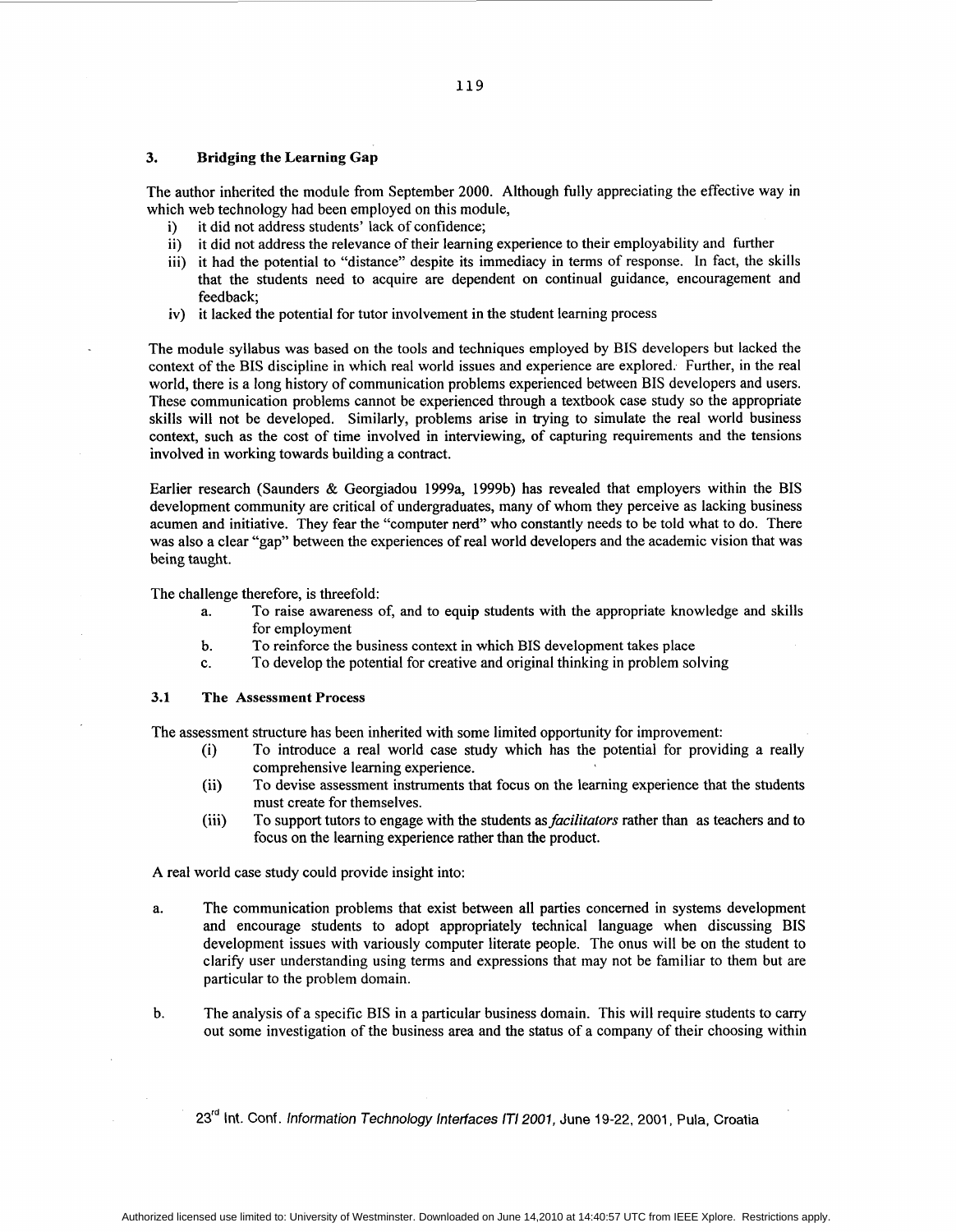it, in order to create an acceptable or realistic model applying the latest and most appropriate technology. It should also encourage the development of research skills.

- c. A team environment where knowledge and ideas regarding their experience can be freely expressed and shared with each other without fear of plagiarism. This spirit of co-operation is normal in a working environment. Students should learn from each other and transfer ideas whilst working on their own individual projects.
- d. Business operating environment, offering students the opportunity for innovative problem solving and creative ideas. They should experience the "feel" of the business consultancy role. A project of this type, if fully developed, could provide a substantial addition to a student's portfolio.

There are problems however, in devising assessment criteria that:

- (i) are truly fair. Richard Wakeford (Fry et al., 1999) points out that "to be effective, assessment will need to reflect programme content, and be **valid, reliable** and **fair".**
- (ii) focus the effort on the experience rather than the product
- (iii) measure creativity which is so much desired by employers;
- (iv) measure the experience of one person against another
- (v) measure the distance that an individual has travelled to arrive at a new idea
- (vi) judge whether the idea is new or innovative to them as a young person when it may not be new to the assessor?

# **3.3 The Assessment Instruments**

The coursework structure remains the same, assessed in three parts, the first two combining to produce the Project (with students working in teams of four), and the third being a time-constrained test. Students will work on their projects during tutorials with tutors acting as facilitators. The following paragraphs outline the coursework content and structure after changes.

**Coursework** 1 -This will be a structured walkthrough involving a presentation of the initial (analysis) stages of the Project to other project teams in order to elicit their ideas and constructive criticism. It will represent a milestone in week 6 providing immediate feedback from both the tutor and fellow teams. Students will not be marked on their presentation skills but on the (a) overall clarity of their presented project, (b) the research carried out into the business domain, on (c) the company itself, (d) the students' ability to correctly apply the techniques learned and (e) the appropriateness of their suggested solution.

**Coursework 2** - The Final Project provides an opportunity for students to complete a set of tasks that constitute BIS development up to system specification and also to work with a team to a specific deadline.

There are four additional documents to be completed with the final coursework by individual students.

- a. The Team Process Report provides an opportunity for team members to reflect on their team experience.
- b. The Personal Reflection Sheet provides an opportunity for team members to reflect on their personal experience within the team and their career
- c. A Peer Team' Review sheet may provide an opportunity for adjusting individual marks through peer assessment (Peer Review). This document is intended to encourage recognition of those students who are marginalized in a team or for those wishing to pay tribute to a particular member's contribution.
- A Team Meeting Log where students can record progress and the individual distribution of responsibility. d.

**23'd Int.** Conf. *lnformation Technology lnterfaces /TI 2007,* **June** 19-22, 2001, Pula, Croatia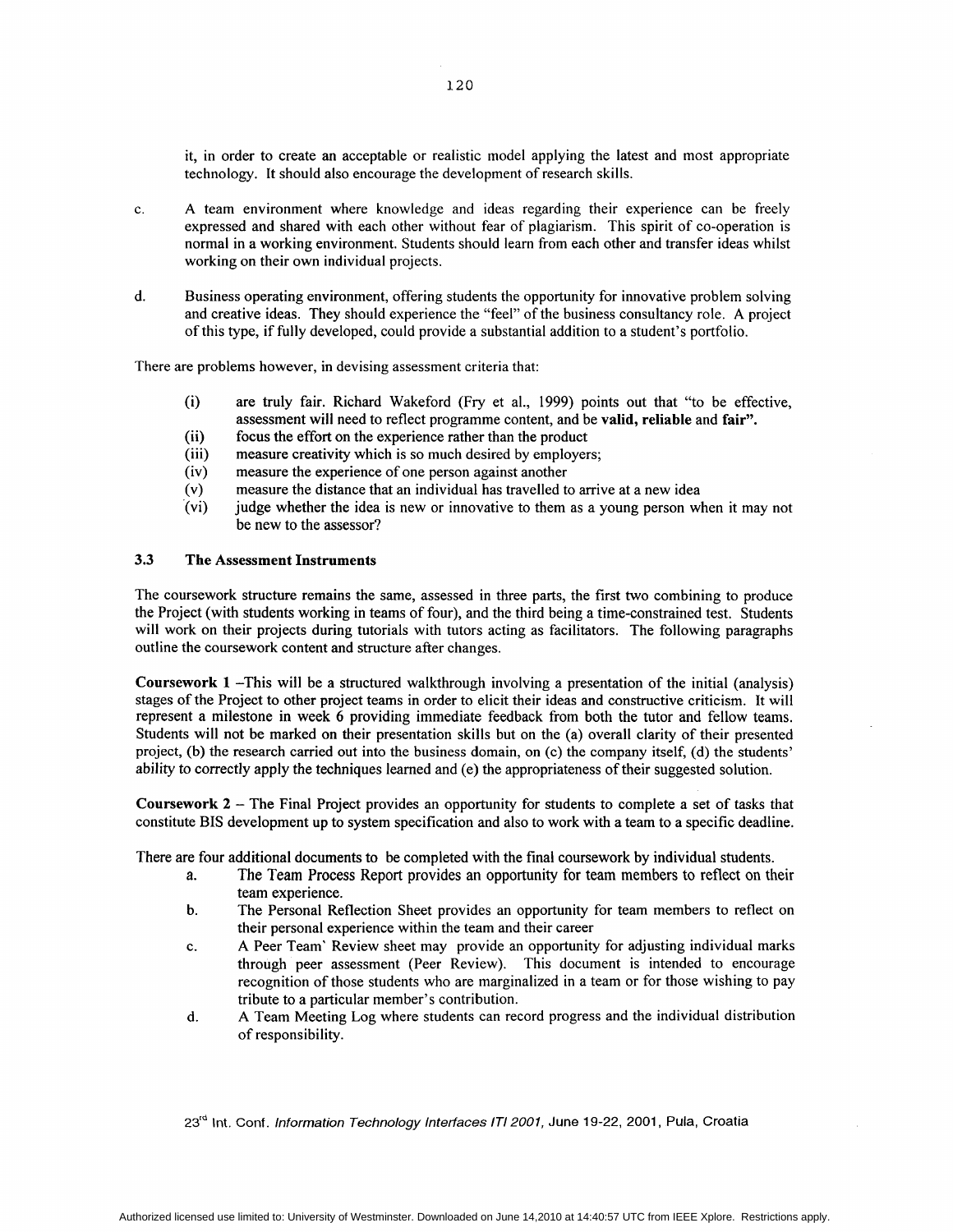None of these documents from (a) to (d) above are part of the formal assessment but should focus the student on their learning experience during the learning period and in retrospect. The documents also offer tutors insight into their students' experience of the module and possibly of their own role in it. This approach is supported by Brown, Bull & Pendlebury (1997) who stress "we include peer and self assessment as primary tools for learning rather than tools of summative assessment".

**Coursework** 3 -The final coursework constitutes a test, which is intended to test knowledge and understanding of all the topics covered during the module. It will be based on all aspects of the module and will consist of 20 short questions requiring answers of up to three lines of text. Revision plays an important part in reinforcing and contextualising all the topics learned throughout the module. It also serves to integrate the learning from theory and the practical work on the project.

## **4. The Experience**

The demand for students to form teams of four and to find a case study for themselves meant, in effect, *handing over a good deal of control to them.* They chose to form their own groups and advised their names and ID'S by email. It was then possible to allocate them a group number and use the website to allocate that group number to a tutor. This arrangement meant that *the students had taken responsibility for their own project experience* and there were clear signs that many were enjoying it.

There was always a possibility of students not finding a suitable case study which would have meant their having to do an alternative textbook based study. This would have resulted in two very different forms of assessment. However, the students would never be allowed to be disadvantaged and it was believed that the potential advantages to student development considerably outweighed the risk of having two different types of assessment.

In the event, the students' response was one hundred percent positive and only one group struggled to find a suitable system to analyse.

- *Coursework I*  Students carried out background research on the environment and the chosen company. They devised questionnaires and Rich Pictures (Checkland and Scholes, 1999) interviewed their client and produced an initial model which they presented to their teams in week 6. They received immediate feedback from the tutor but few students were prepared to ask questions. The marking scheme was explained two weeks before the presentation and placed on the website
- *Coursework* <sup>2</sup> The Final Project required students to complete the BIS design from the model developed in Coursework 1. This presented *assessment dztfficulties* because of the varied business type and access opportunities that the students had experienced. The assessment focussed on (a) the students' ability to demonstrate how they had applied their learning to the task and (b) students' ideas of how their suggested system would benefit their client. The marking scheme was explained in week 6 and the students were asked for their response - whether they thought it was fair in terms of what was being marked and the distribution of marks.
- *Coursework* <sup>3</sup> The change from Multi-Choice to an In-Course Test was a *worrying experience for many students.* However, the project had, in fact, prepared the students for the questions in many respects and, as a result, the overall outcome was good.

**23'd** Int. Conf. *lnformafion Technology lnferfaces /TI 2007,* June 19-22, 2001, Pula, Croatia